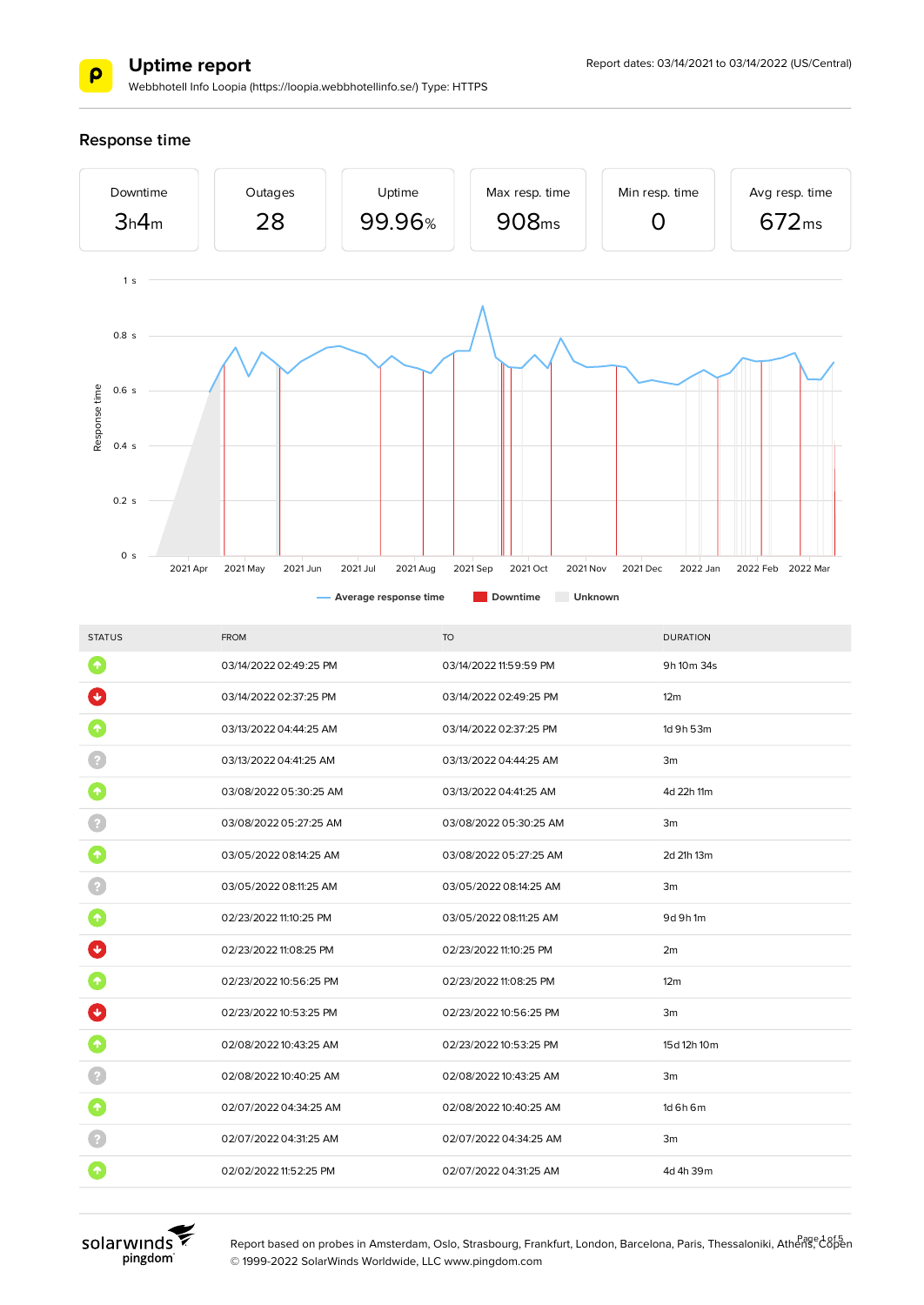

Webbhotell Info Loopia (https://loopia.webbhotellinfo.se/) Type: HTTPS

| <b>STATUS</b>               | <b>FROM</b>            | <b>TO</b>              | <b>DURATION</b> |
|-----------------------------|------------------------|------------------------|-----------------|
| $\left  \mathbf{v} \right $ | 02/02/2022 11:49:25 PM | 02/02/2022 11:52:25 PM | 3m              |
| 个                           | 01/28/2022 01:14:25 AM | 02/02/2022 11:49:25 PM | 5d 22h 35m      |
|                             | 01/28/2022 01:11:25 AM | 01/28/2022 01:14:25 AM | 3m              |
| $\blacklozenge$             | 01/28/2022 12:45:25 AM | 01/28/2022 01:11:25 AM | 26m             |
|                             | 01/28/2022 12:41:25 AM | 01/28/2022 12:45:25 AM | 4m              |
| $\boldsymbol{\Uparrow}$     | 01/28/2022 12:35:25 AM | 01/28/2022 12:41:25 AM | 6m              |
|                             | 01/28/2022 12:31:25 AM | 01/28/2022 12:35:25 AM | 4m              |
| $\blacklozenge$             | 01/25/2022 04:07:25 PM | 01/28/2022 12:31:25 AM | 2d 8h 24m       |
|                             | 01/25/2022 04:04:25 PM | 01/25/2022 04:07:25 PM | 3m              |
| $\pmb{\uparrow}$            | 01/25/2022 10:15:25 AM | 01/25/2022 04:04:25 PM | 5h 49m          |
|                             | 01/25/2022 10:12:25 AM | 01/25/2022 10:15:25 AM | 3m              |
| $\boldsymbol{\Uparrow}$     | 01/25/2022 04:12:25 AM | 01/25/2022 10:12:25 AM | 6h              |
|                             | 01/25/2022 04:09:25 AM | 01/25/2022 04:12:25 AM | 3m              |
|                             | 01/25/2022 04:02:25 AM | 01/25/2022 04:09:25 AM | 7m              |
|                             | 01/25/2022 03:59:25 AM | 01/25/2022 04:02:25 AM | 3m              |
| $\boldsymbol{\Uparrow}$     | 01/25/2022 03:52:25 AM | 01/25/2022 03:59:25 AM | 7m              |
|                             | 01/25/2022 03:49:25 AM | 01/25/2022 03:52:25 AM | 3m              |
| $\pmb{\uparrow}$            | 01/25/2022 03:42:25 AM | 01/25/2022 03:49:25 AM | 7m              |
|                             | 01/25/2022 03:39:25 AM | 01/25/2022 03:42:25 AM | 3m              |
| 个                           | 01/23/2022 10:39:25 AM | 01/25/2022 03:39:25 AM | 1d 17h          |
|                             | 01/23/2022 10:36:25 AM | 01/23/2022 10:39:25 AM | 3m              |
| $\blacklozenge$             | 01/20/2022 05:56:25 PM | 01/23/2022 10:36:25 AM | 2d 16h 40m      |
|                             | 01/20/2022 05:53:25 PM | 01/20/2022 05:56:25 PM | 3m              |
| $\blacklozenge$             | 01/19/2022 02:55:25 PM | 01/20/2022 05:53:25 PM | 1d 2h 58m       |
|                             | 01/19/2022 02:52:25 PM | 01/19/2022 02:55:25 PM | 3m              |
| $\blacklozenge$             | 01/19/2022 02:46:25 PM | 01/19/2022 02:52:25 PM | 6m              |
|                             | 01/19/2022 02:42:25 PM | 01/19/2022 02:46:25 PM | 4 <sub>m</sub>  |
| $\bullet$                   | 01/19/2022 02:36:25 PM | 01/19/2022 02:42:25 PM | 6 <sub>m</sub>  |
|                             | 01/19/2022 02:32:25 PM | 01/19/2022 02:36:25 PM | 4m              |
| $\pmb{\uparrow}$            | 01/11/2022 04:06:25 PM | 01/19/2022 02:32:25 PM | 7d 22h 26m      |
|                             | 01/11/2022 04:03:25 PM | 01/11/2022 04:06:25 PM | 3m              |
| $\hat{\mathcal{L}}$         | 01/10/2022 05:03:25 PM | 01/11/2022 04:03:25 PM | 23h             |



Report based on probes in Amsterdam, Oslo, Strasbourg, Frankfurt, London, Barcelona, Paris, Thessaloniki, Athens, C8pen © 1999-2022 SolarWinds Worldwide, LLC www.pingdom.com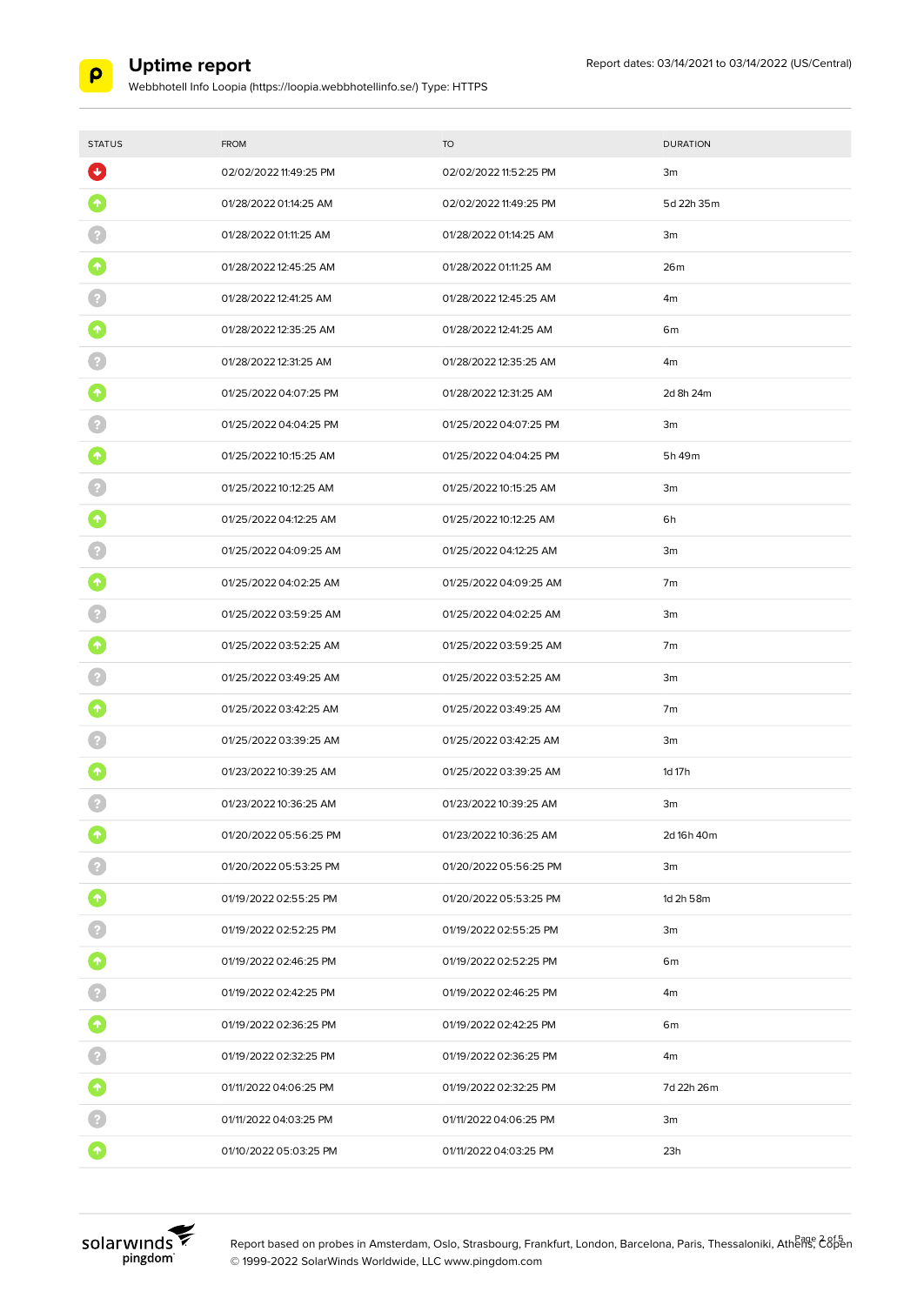

Webbhotell Info Loopia (https://loopia.webbhotellinfo.se/) Type: HTTPS

| <b>STATUS</b>       | <b>FROM</b>            | <b>TO</b>              | <b>DURATION</b> |
|---------------------|------------------------|------------------------|-----------------|
| $\ddot{\mathbf{v}}$ | 01/10/2022 05:02:25 PM | 01/10/2022 05:03:25 PM | 1m              |
|                     | 01/10/2022 04:55:25 PM | 01/10/2022 05:02:25 PM | 7m              |
|                     | 01/10/2022 04:54:25 PM | 01/10/2022 04:55:25 PM | 1m              |
|                     | 01/10/2022 04:51:25 PM | 01/10/2022 04:54:25 PM | 3m              |
|                     | 01/10/2022 04:48:25 PM | 01/10/2022 04:51:25 PM | 3m              |
|                     | 01/10/2022 07:01:25 AM | 01/10/2022 04:48:25 PM | 9h 47m          |
|                     | 01/10/2022 06:59:25 AM | 01/10/2022 07:01:25 AM | 2m              |
|                     | 01/01/2022 08:27:25 PM | 01/10/2022 06:59:25 AM | 8d 10h 32m      |
|                     | 01/01/2022 08:24:25 PM | 01/01/2022 08:27:25 PM | 3m              |
|                     | 01/01/2022 08:21:25 PM | 01/01/2022 08:24:25 PM | 3m              |
|                     | 01/01/2022 08:16:25 PM | 01/01/2022 08:21:25 PM | 5 <sub>m</sub>  |
|                     | 01/01/2022 08:11:25 PM | 01/01/2022 08:16:25 PM | 5 <sub>m</sub>  |
|                     | 01/01/2022 08:06:25 PM | 01/01/2022 08:11:25 PM | 5 <sub>m</sub>  |
|                     | 01/01/2022 08:01:25 PM | 01/01/2022 08:06:25 PM | 5 <sub>m</sub>  |
|                     | 01/01/2022 07:56:25 PM | 01/01/2022 08:01:25 PM | 5 <sub>m</sub>  |
|                     | 01/01/2022 07:51:25 PM | 01/01/2022 07:56:25 PM | 5 <sub>m</sub>  |
|                     | 01/01/2022 07:46:25 PM | 01/01/2022 07:51:25 PM | 5 <sub>m</sub>  |
|                     | 01/01/2022 07:41:25 PM | 01/01/2022 07:46:25 PM | 5 <sub>m</sub>  |
|                     | 01/01/2022 07:36:25 PM | 01/01/2022 07:41:25 PM | 5 <sub>m</sub>  |
|                     | 01/01/2022 07:31:25 PM | 01/01/2022 07:36:25 PM | 5 <sub>m</sub>  |
|                     | 01/01/2022 07:26:25 PM | 01/01/2022 07:31:25 PM | 5 <sub>m</sub>  |
|                     | 01/01/2022 07:21:25 PM | 01/01/2022 07:26:25 PM | 5m              |
|                     | 01/01/2022 07:16:25 PM | 01/01/2022 07:21:25 PM | 5m              |
| $\bullet$           | 01/01/2022 07:11:25 PM | 01/01/2022 07:16:25 PM | 5m              |
|                     | 01/01/2022 07:06:25 PM | 01/01/2022 07:11:25 PM | 5m              |
| $\bullet$           | 01/01/2022 07:01:25 PM | 01/01/2022 07:06:25 PM | 5m              |
| $\overline{P}$      | 01/01/2022 06:56:25 PM | 01/01/2022 07:01:25 PM | 5m              |
| $\blacklozenge$     | 01/01/2022 06:51:25 PM | 01/01/2022 06:56:25 PM | 5m              |
|                     | 01/01/2022 06:46:25 PM | 01/01/2022 06:51:25 PM | 5m              |
| $\bullet$           | 01/01/2022 06:41:25 PM | 01/01/2022 06:46:25 PM | 5m              |
|                     | 01/01/2022 06:36:25 PM | 01/01/2022 06:41:25 PM | 5 <sub>m</sub>  |
|                     | 01/01/2022 06:31:25 PM | 01/01/2022 06:36:25 PM | 5m              |



Report based on probes in Amsterdam, Oslo, Strasbourg, Frankfurt, London, Barcelona, Paris, Thessaloniki, Athenge 28f5 © 1999-2022 SolarWinds Worldwide, LLC www.pingdom.com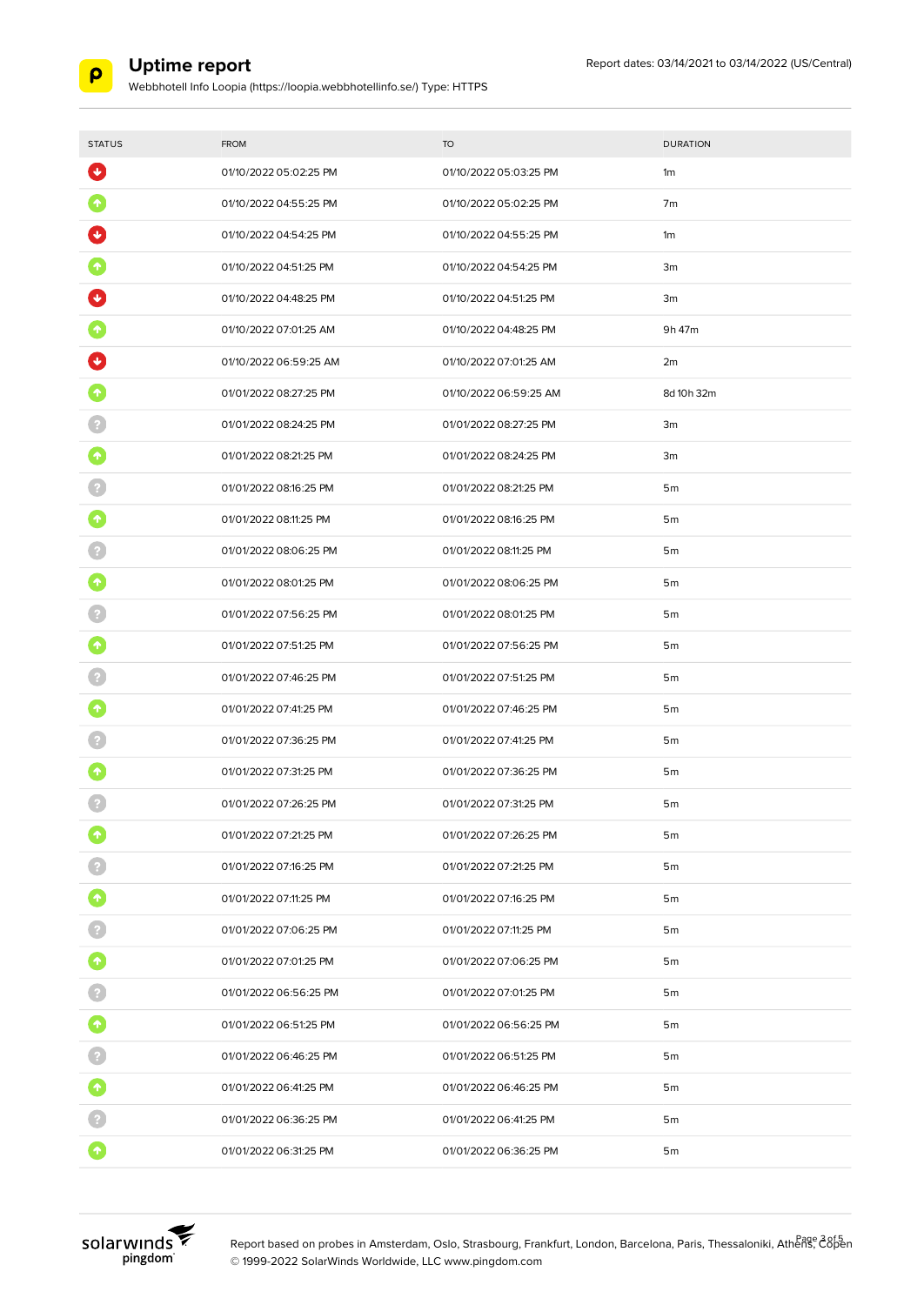

Webbhotell Info Loopia (https://loopia.webbhotellinfo.se/) Type: HTTPS

| <b>STATUS</b>      | <b>FROM</b>            | <b>TO</b>              | <b>DURATION</b> |
|--------------------|------------------------|------------------------|-----------------|
|                    | 01/01/2022 06:26:25 PM | 01/01/2022 06:31:25 PM | 5m              |
| ٠                  | 01/01/2022 06:21:25 PM | 01/01/2022 06:26:25 PM | 5m              |
|                    | 01/01/2022 06:16:25 PM | 01/01/2022 06:21:25 PM | 5 <sub>m</sub>  |
| $\hat{\mathbf{T}}$ | 01/01/2022 12:17:25 PM | 01/01/2022 06:16:25 PM | 5h 59m          |
|                    | 01/01/2022 12:14:25 PM | 01/01/2022 12:17:25 PM | 3m              |
|                    | 12/31/2021 12:20:25 PM | 01/01/2022 12:14:25 PM | 23h 54m         |
|                    | 12/31/2021 12:17:25 PM | 12/31/2021 12:20:25 PM | 3m              |
|                    | 12/31/2021 12:15:25 PM | 12/31/2021 12:17:25 PM | 2m              |
|                    | 12/31/2021 12:12:25 PM | 12/31/2021 12:15:25 PM | 3m              |
|                    | 12/24/2021 08:15:25 AM | 12/31/2021 12:12:25 PM | 7d 3h 57m       |
|                    | 12/24/2021 08:12:25 AM | 12/24/2021 08:15:25 AM | 3m              |
|                    | 11/16/2021 10:34:25 PM | 12/24/2021 08:12:25 AM | 37d 9h 38m      |
|                    | 11/16/2021 10:31:25 PM | 11/16/2021 10:34:25 PM | 3m              |
|                    | 10/12/2021 10:19:25 PM | 11/16/2021 10:31:25 PM | 35d 1h 12m      |
|                    | 10/12/2021 10:15:25 PM | 10/12/2021 10:19:25 PM | 4m              |
|                    | 09/27/202105:46:25 AM  | 10/12/2021 10:15:25 PM | 15d 16h 29m     |
|                    | 09/27/202105:43:25 AM  | 09/27/2021 05:46:25 AM | 3m              |
|                    | 09/21/2021 06:23:25 AM | 09/27/202105:43:25 AM  | 5d 23h 20m      |
|                    | 09/21/2021 06:22:25 AM | 09/21/2021 06:23:25 AM | 1m              |
|                    | 09/21/2021 06:21:25 AM | 09/21/2021 06:22:25 AM | 1m              |
|                    | 09/21/2021 06:19:25 AM | 09/21/2021 06:21:25 AM | 2m              |
|                    | 09/21/2021 06:16:25 AM | 09/21/2021 06:19:25 AM | 3m              |
|                    | 09/21/2021 06:14:25 AM | 09/21/2021 06:16:25 AM | 2m              |
| $\blacklozenge$    | 09/21/2021 06:12:25 AM | 09/21/2021 06:14:25 AM | 2m              |
| U                  | 09/21/2021 06:11:25 AM | 09/21/2021 06:12:25 AM | 1m              |
| $\bullet$          | 09/21/2021 06:08:25 AM | 09/21/2021 06:11:25 AM | 3m              |
| O                  | 09/21/2021 06:06:25 AM | 09/21/2021 06:08:25 AM | 2m              |
| $\bullet$          | 09/21/2021 06:05:25 AM | 09/21/2021 06:06:25 AM | 1m              |
| $\blacklozenge$    | 09/21/2021 06:01:25 AM | 09/21/2021 06:05:25 AM | 4m              |
| $\blacklozenge$    | 09/17/2021 07:00:25 AM | 09/21/2021 06:01:25 AM | 3d 23h 1m       |
|                    | 09/17/2021 06:31:25 AM | 09/17/2021 07:00:25 AM | 29m             |
|                    | 09/16/2021 05:48:25 AM | 09/17/2021 06:31:25 AM | 1d 43m          |



Report based on probes in Amsterdam, Oslo, Strasbourg, Frankfurt, London, Barcelona, Paris, Thessaloniki, Athenge A8f5 © 1999-2022 SolarWinds Worldwide, LLC www.pingdom.com